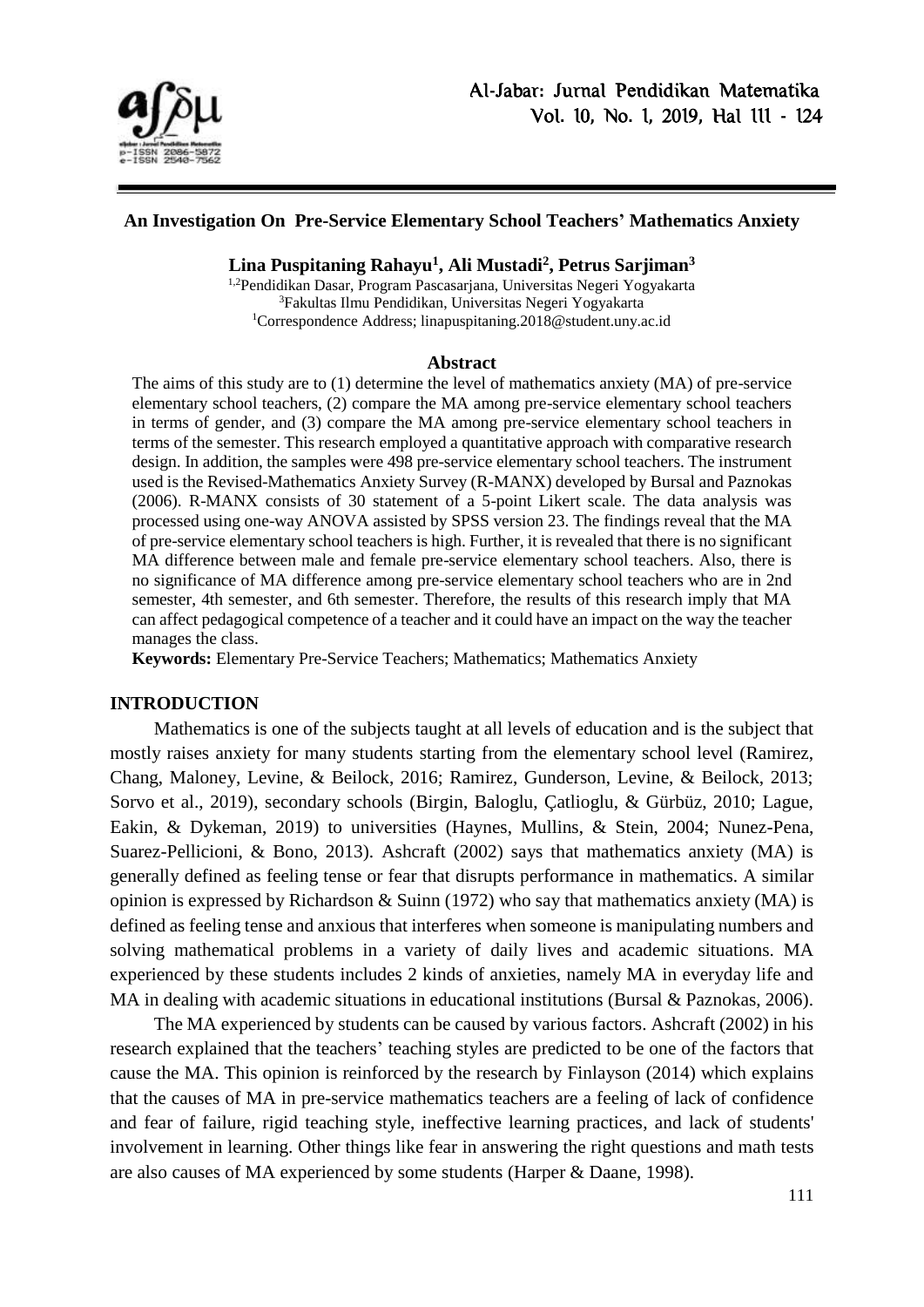

If the causes of MA continue to grow and are not handled properly, it will have an impact on low mathematical performance (Galla & Wood, 2012; Hill et al., 2016; Nunez-Pena et al., 2013; Reali, Jiménez-Leal, Maldonado-Carreño, Devine, & Szücs, 2016; Schillinger, Vogel, Diedrich, & Grabner, 2018), students' mathematics achievement is getting lower, and even job prospects related to mathematics could be getting worst (Ramirez et al., 2016). Moreover, in the modern world, as it is today, everyone is required to understand and apply mathematical concepts to solve various contextual problems in each of their lives (OECD, 2017). Such is the urgency of why the MA needs to be handled properly.

The researcher suspects the teacher as someone who is responsible for handling the MA considering the way the teacher teaches is one of the factors that causes it. In fact, in the field, the teachers also experience MA (Bush, 1989; Hembree, 1990; Ramirez, Hooper, Kersting, Ferguson, & Yeager, 2018). Research reveals that teachers who experience MA will transmit the MA to their students (Beilock, Gunderson, Ramirez, & Levine, 2010; Bekdemir, 2010; Geist, 2010; Ramirez et al., 2018; Stoehr, 2017; Vinson, 2001). Teachers who experience anxiety tend not to have confidence in their ability to manage their classrooms, become stressed and angry at student behavior, and are pessimistic about students' abilities (Santrock, 2011, p. 451). This self-confidence makes teachers tend to be angry when students ask for help in working on math problems (Cornell, 1999). Students who continue to be scolded by their teacher over time will show dislike of mathematics and furthermore will cause them to have the MA themselves.

The MA experienced by these teachers is related to the learning period when they are prepared to become pre-service teachers. Studies reveal that the teaching they receive in mathematics during their study seems to play an important role in shaping their attitudes towards mathematics (Gresham, 2009). Therefore, teacher education courses have a responsibility to help the pre-service teachers in reducing the MA (Gautreau, Brye, & Lunceford, 2016; Gresham & Burleigh, 2018; Hurst & Cooke, 2014; Peker & Ertekin, 2011; Wilkins, 2009), thus creating a positive attitude for the pre-service teachers towards mathematics.

Based on the explanation of the MA experienced by the teachers, a study is needed to determine the level of MA experienced by the pre-service elementary school (SD) teachers. If it is known, the university in conducting the teacher education programs can carry out actions to reduce MA for the pre-service teachers. This study has several objectives, namely.

- 1) Knowing the MA level of pre-service elementary school teachers.
- 2) Knowing the difference between the MA of the pre-service elementary school teachers in terms of gender.
- 3) Knowing the difference in MA of the pre-service elementary school teachers in terms of the semester.

Based on the online research that has been conducted by the researcher, there has not been a lot of studies that discuss the pre-service elementary school teachers in Indonesia. Some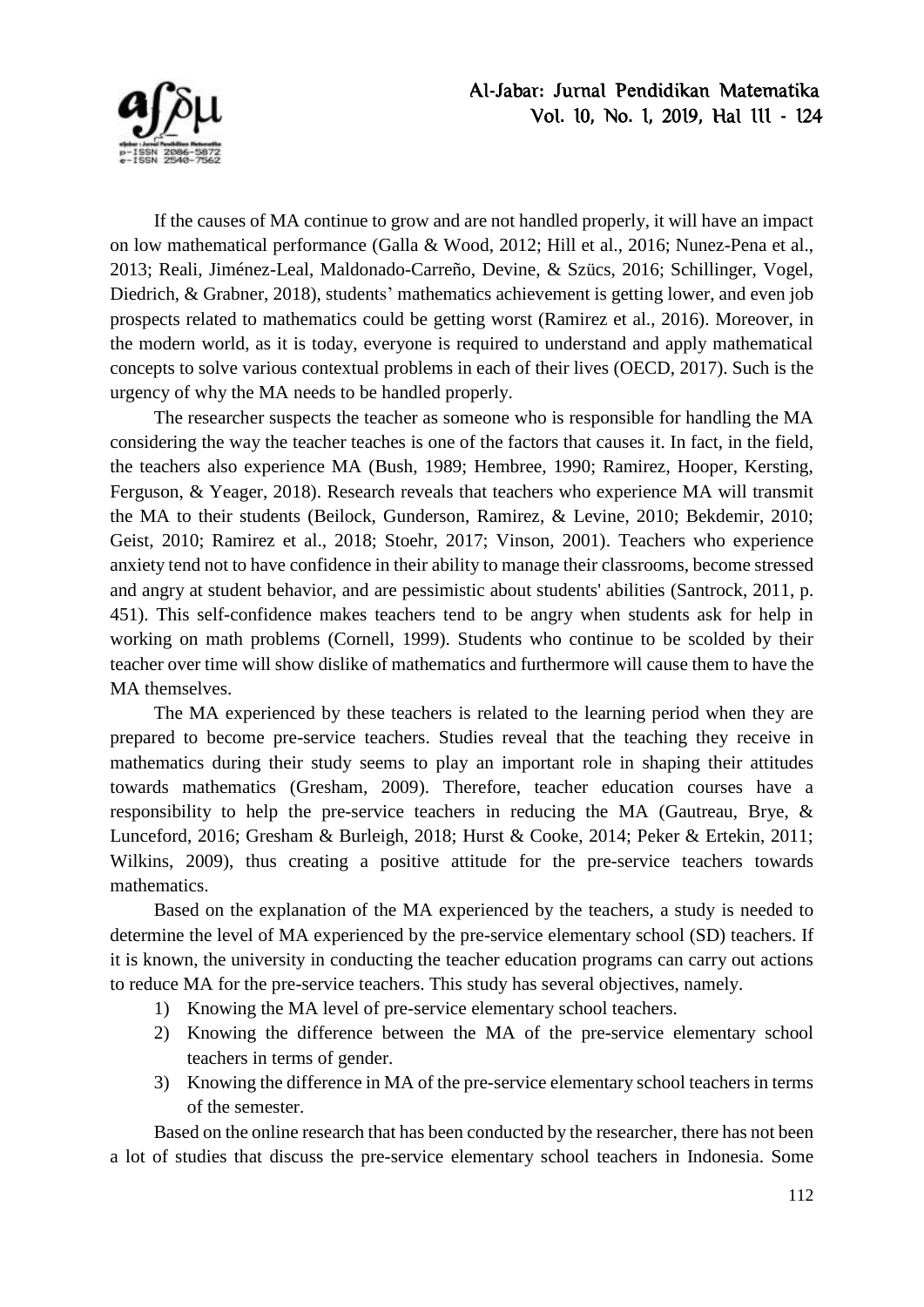

studies discuss the MA but the research subject used is not the elementary school teachers and take place abroad, not in Indonesia. The research in question will be explained below.

First, descriptive qualitative research conducted by Rizta & Antari (2019). This research was conducted in Indonesia and the results of the study show that the most frequently occurs MA in pre-service mathematics teachers is anxiety on math tests, mathematics assignments, and numerical calculations. The difference between this research and the one conducted by Rizta & Antari is the subject of the research and subject matter discussed in the study. The research subjects used in the Rizta & Antari's study are the students of pre-service middle school mathematics teachers while the subjects of this research are pre-service elementary school teachers. The next difference is the subject discussed in the study. Research conducted by Rizta & Antari discusses the factors that cause the anxiety level of pre-service teachers qualitatively while this research discusses the comparison of MA levels seen in terms of gender and semester level.

Second, research conducted by Çatlioglu, Birgin, Serkan, & Gürbüz (2009). It investigates the MA levels as well as the differences in MA among pre-service elementary school teachers in Turkey by gender and semester level. That research is similar to this research but the place of implementation is not in Indonesia. Most studies on MA are conducted abroad. It is still rare for studies to discuss the comparison of MA in terms of gender and semester level in Indonesia. Therefore, this study is intended to compare the MA in terms of gender and semester level in Indonesia.

Third, research conducted byGürbüz & Yıldırım (2016). The purpose of this research is to determine the MA level for elementary school teachers in Turkey and to investigate the effect of a number of variables on MA levels. The study samples are elementary school teachers in Turkey, not pre-service elementary school teachers. In contrast to the research conducted by Gürbüz & Yıldırım, this study intends to explore the MA of pre-service elementary school teachers in Indonesia. If the subject of the Gürbüz & Yıldırım research is the elementary school teachers who already have teaching experience, then the subject of this research is pre-service elementary school teachers who are still university students. Another difference is the subject discussed in the study if the Gürbüz & Yıldırım research discusses the influence of several variables on the MA, this research discusses the comparison of MA in terms of gender and semester level.

#### **THE RESEARCH METHODS**

This study uses quantitative comparative methods. The research subjects were the students of PGSD (Elementary School Teacher Education) Study Program of 2016-2018 at a university in Yogyakarta, Indonesia. Samples were selected using proportional stratified sampling. This sampling technique was used because the number of male and female in the population were imbalanced. The design in this study is as follows: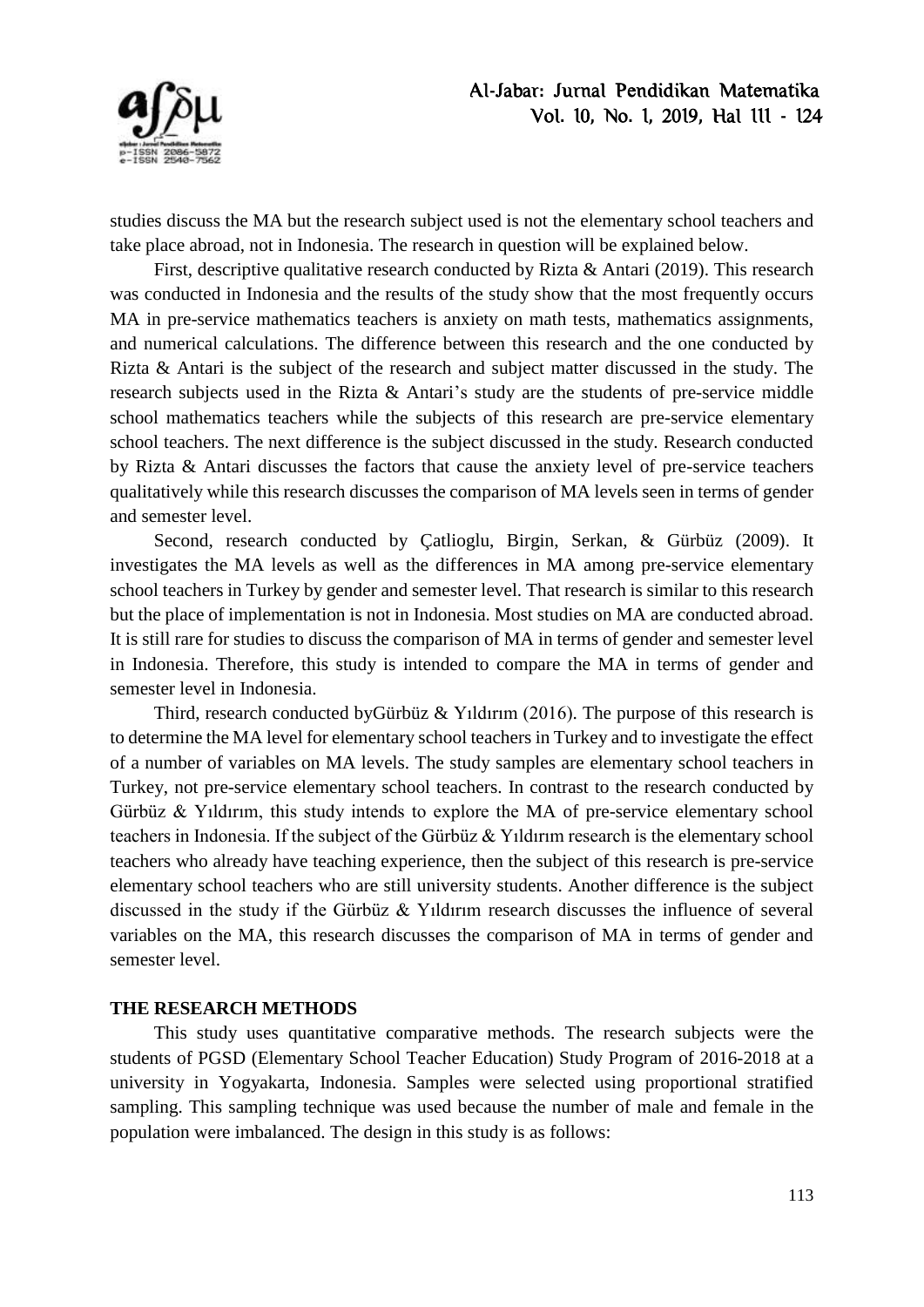



## **Figure 1. Research of Design**

There were more female students than male students. The samples of this study were 498 students consisting of 408 females, 90 males,  $172 \, 2^{nd}$  semester students,  $167 \, 4^{th}$  semester students, and 159 6<sup>th</sup> semester students. The distribution of research samples is described in Table 1.

|        |     | Semester       |     |                          |     |                |     |       |
|--------|-----|----------------|-----|--------------------------|-----|----------------|-----|-------|
| Gender |     | $2nd$ Semester |     | 4 <sup>th</sup> Semester |     | $6th$ Semester |     | Total |
|        |     | $\%$           |     | $\%$                     |     | $\frac{0}{0}$  |     | $\%$  |
| Female | 138 | 80.2           | 136 | 81.4                     | 134 | 84.3           | 408 | 81.9  |
| Male   | 34  | 19.8           | 31  | 18,6                     | 25  | 15, 7          | 90  | 18.1  |
| Total  | 172 | 100            | 167 | 100                      | 59  | 100            | 498 | 100   |

**Table 1. Distribution of PGSD Students Based on Gender and Semester**

Data on the pre-service elementary school teachers were collected using the Revised-Mathematics Anxiety Survey (R-MANX) developed by Bursal and Paznokas (2006). R-MANX consists of 30 statement items using a 5-point Likert scale with a scale of 1 (never) - 5 (always). The scale consists of 23 negative items and 7 positive items. The highest score of R-MANX is 150 and the lowest score is 30. The higher the R-MANX score, the higher the level of MA for the pre-service elementary school teachers. The reliability coefficient Cronbach Alpha on the R-MANX scale is 0.90 (Bursal & Paznokas, 2006).

Before the data was analyzed, the scores of R-MANX items number 4, 9, 14, 17, 19, 24, 29 must be reversed to produce consistent values between positive and negative items. If the participant gets a score of 1 (lowest), the score must be changed to the highest score that is 5. Score 2 is changed to 4, score 3 is unchanged, score 4 is changed to 2, and score 5 is changed to 1.

Data that has been obtained will be analyzed quantitatively using the Statistical Package for Social Sciences (SPSS) program 23. The pre-service elementary school teachers' MA is grouped into four groups: low MA group, medium MA group, high MA group, and very high MA group. This group classification is made using the quartile of the MA scores of pre-service elementary school teachers. The grouping of MA is presented in table 2.Classifying MA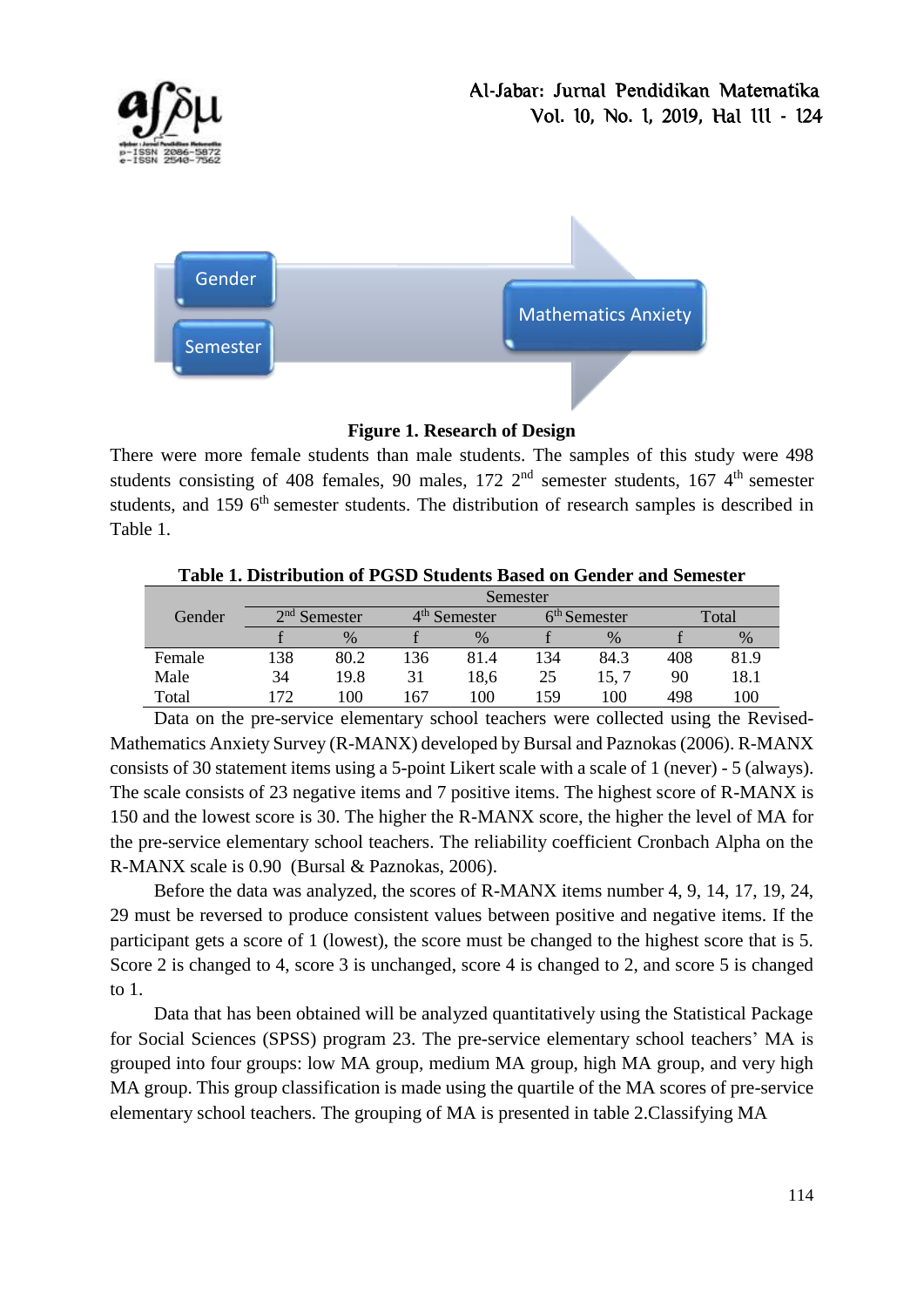

|  | Table 2. The Classification Criteria of the Pre-service Elementary School Teachers |  |  |  |  |  |
|--|------------------------------------------------------------------------------------|--|--|--|--|--|
|--|------------------------------------------------------------------------------------|--|--|--|--|--|

| Category  |
|-----------|
| Low       |
| Medium    |
| High      |
| Very High |
|           |

The pre-service elementary school teachers MA scores below or equal to quartile 1 ( $X \leq$ K<sub>1</sub>) Indicating a low MA group. The scores between quartiles 1 and 2 (K<sub>1</sub>  $\lt X \leq K_2$ ) indicate a medium MA group. The scores between quartile 2 and 3 ( $K_2 < X \le K_3$ ) indicate a high MA group. The score above quartile 3  $(X > K_3)$  indicate a very high MA group.

Furthermore, to see the mean difference of R-MANX from each gender group and semester level group, one-way ANOVA was used. Before one-way ANOVA was done, prerequisite tests were required in the form of normality test and homogeneity test. After doing both tests, hypothesis testing was carried out using the ANOVA test. The hypothesis proposed to examine the differences in MA based on gender is as follows.

- H0: There is no significant difference in MA between female and male pre-service elementary school teachers.
- H<sub>1</sub>: There is a significant difference in MA between female and male pre-service elementary school teachers.

The hypothesis proposed to test the differences in MA based on semester level is as follows.

- H0: There is no significant difference in MA between pre-service elementary school teachers in the  $2<sup>nd</sup>$  semester,  $4<sup>th</sup>$  semester, and  $6<sup>th</sup>$  semester.
- H1: There is a significant difference in MA between pre-service elementary school teachers in the  $2<sup>nd</sup>$  semester,  $4<sup>th</sup>$  semester, and  $6<sup>th</sup>$  semester.

The conclusion is that, if the significance value is  $< 0.05$  then  $H_0$  is rejected. Meanwhile, if the significance value is  $> 0.05$  then H<sub>0</sub> is accepted.

## **THE RESULTS OF THE RESEARCH AND THE DISCUSSION**

#### **The MA Level of the Pre-service Elementary School Teachers**

The results of the descriptive analysis of MA scores of the pre-service elementary school teachers in Yogyakarta can be seen in Table 3.

| <b>Statistics</b>     | Value  |
|-----------------------|--------|
| N                     | 498    |
| Mean                  | 73.52  |
| Median                | 73,00  |
| Mode                  | 65.00  |
| <b>Std. Deviation</b> | 13.75  |
| Minimum               | 39.00  |
| Maximum               | 114.00 |
| Quartile 1            | 64.00  |
| Quartile 2            | 73.00  |
| <b>Ouartile 3</b>     | 83.00  |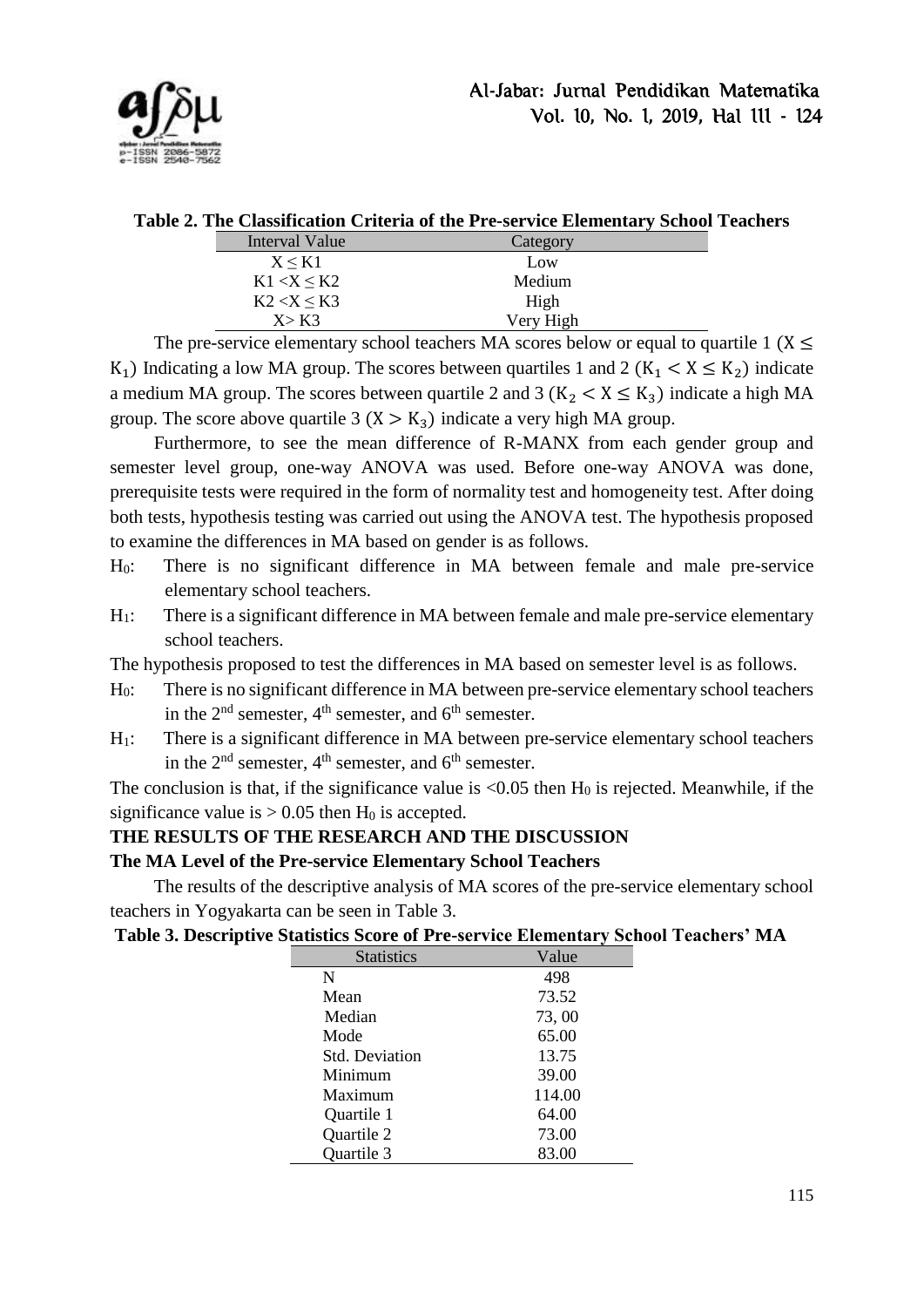

The results of the grouping of pre-service elementary school teachers' MA can be seen in Table 4.

| Table 4. Distribution of Frequency and Percentage of Pre-service Elementary School |  |
|------------------------------------------------------------------------------------|--|
| <b>Teachers' MA</b>                                                                |  |

| Interval Value   | Category  |     | $\%$     |
|------------------|-----------|-----|----------|
| $X \leq 64$      | Low       | 132 | $6.51\%$ |
| $64 < X \le 73$  | Medium    | 119 | 3.89%    |
| $73 < X \leq 83$ | Height    | 126 | 5.30%    |
| X > 83           | Very High | 121 | 4.30%    |

In Table 3, the average MA of the pre-service elementary school teachers is 73.52. Based on the categories found in Table 4, the average MA of the pre-service elementary school teachers is in the high category. From the results of the descriptive statistics calculation, it is known that the average MA level falls into the high MA category.

The results of the study show that the MA level of the pre-service elementary school teachers is at a high level. The results of this study are supported by research conducted by several researchers who show that MA level of the pre-service elementary school teachers is at a high level (Isiksal, Curran, Koc, & Askun, 2009; Levine, 1998). In contrast to the results of this study, other studies show that it should be at the medium level (Bekdemir, 2010; Bursal  $\&$ Paznokas, 2006; Rayner, Pitsolantis, & Osana, 2009) and low (Çatlioglu et al., 2009; Hurst & Cooke, 2014). The high and low of MA can be caused by various things including pressure to answer the right questions, difficulty in understanding the mathematical terms, pressure due to the duration of the test (Harper & Daane, 1998), and the level of confidence (Finlayson, 2014; Harper & Daane, 1998). ). Other studies state that MA is affected by ineffective learning practices on campus (Finlayson, 2014); past experiences of always fail in mathematics (Bekdemir, 2010; Hembree, 1990; Stoehr, 2017; Wilson, 2018); and perceptions of mathematics (Gautreau et al., 2016). However, in this study, there are still no explanations for the factors that influenced the high MA. So, further research is needed to prove what factors affect the high MA of the pre-service elementary school teachers in Indonesia.

**The Difference in MA between Female and Male Pre-service Elementary School Teachers**  Before the testing was carried out using one-way ANOVA, prerequisite tests were needed in the form of normality and homogeneity tests. To test the normality of data by gender, the Shapiro-Wilk test and normal graph q-plot tests were used. The results of the normality test based on gender can be seen in Table 5, Figure 1.a and 1.b.

| abie 5. Data iyoi manty 4 est dascu on Genuel |                   |     |              |  |  |
|-----------------------------------------------|-------------------|-----|--------------|--|--|
|                                               | Shapiro-Wilk      |     |              |  |  |
|                                               | <b>Statistics</b> |     | $\delta$ ig. |  |  |
| female                                        | 0.995             | 408 | 0.207        |  |  |
| male                                          | በ 991             | 90  | O 790        |  |  |

**Table 5. Data Normality Test Based on Gender**

The results of the normality test based on gender (female and male) using the Shapiro-Wilk test show the significance values of 0.207 and 0.790. This shows that the MA data for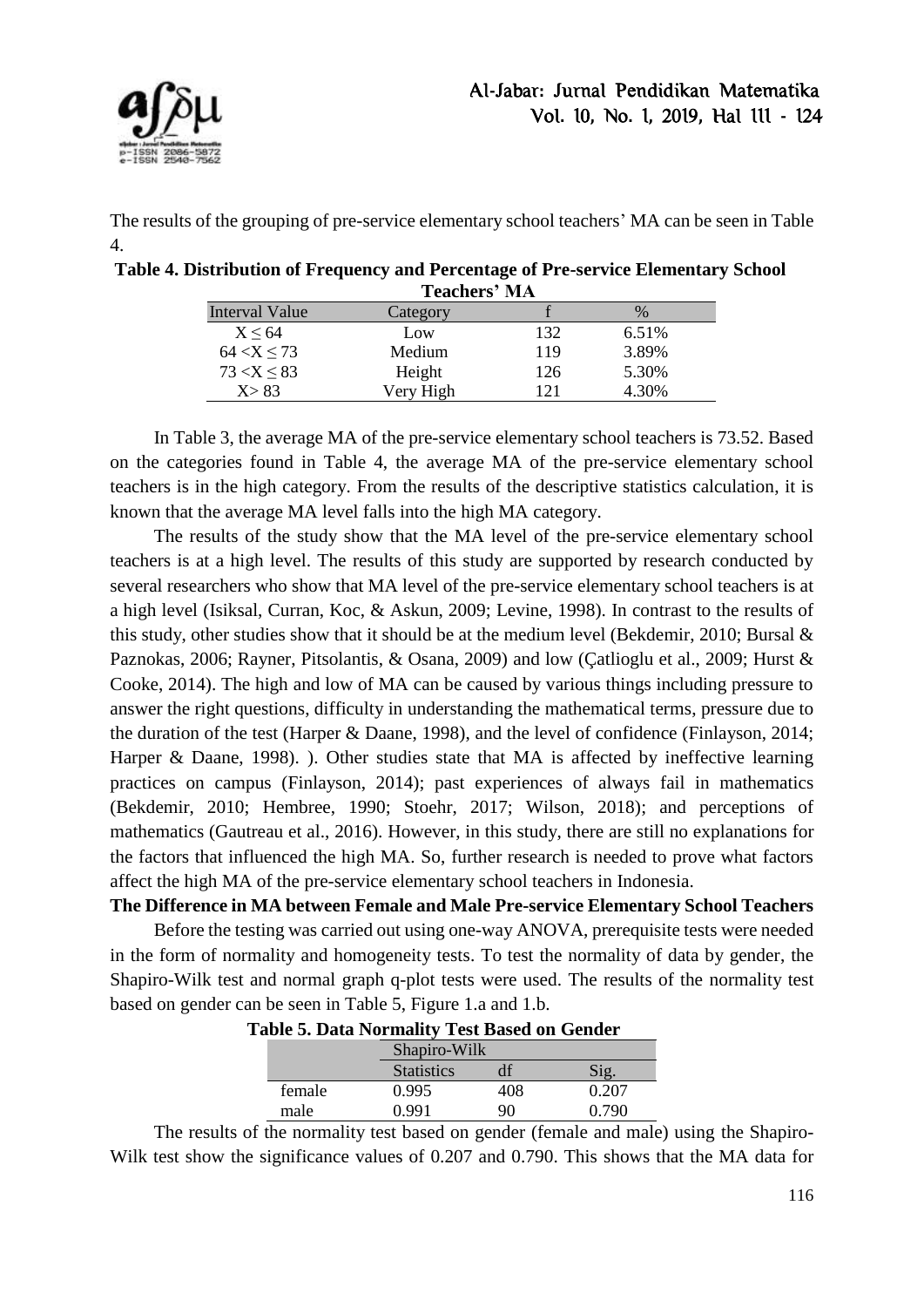

female and male are normally distributed because the significance values of the Shapiro-Wilk test are more than 0.05 (0.207> 0.05 and 0.790> 0.05).

From the image 1.a and 1.b, the dots spread around the diagonal line and the spread follows the direction of the diagonal line. It means the data of MA based on gender meets the assumption of normality.





After the normality test was done, the homogeneity test was carried out. Homogeneity test used the homogeneity test of variance. In Table 6 below, it is known that P (sig) data for MA based on gender is more than 0.05 (0.137> 0.05). Because the data has a significance of more than 0.05, the MA data based on gender is declared homogeneous.

| Table 6. The Data of Homogeneity Test on Gender |     |     |       |  |  |  |
|-------------------------------------------------|-----|-----|-------|--|--|--|
| Levene Statistics                               | df1 | df  | S19   |  |  |  |
| 2,218                                           |     | 496 | 0.137 |  |  |  |

The next stage after the data has fulfilled the assumption of normality and homogeneity, the hypothesis testing using one-way ANOVA was conducted. One-way ANOVA is used to find out whether there are differences in MA between female and male pre-service elementary school teachers. The results of the calculation of one-way ANOVA using SPSS version 23 can be seen in Table 7.

| Table 7. One-way ANOVA Data Based on Gender |                |     |             |       |                 |  |
|---------------------------------------------|----------------|-----|-------------|-------|-----------------|--|
|                                             | Sum of Squares | df  | Mean Square |       | $\mathrm{Sig.}$ |  |
| Between Groups                              | 0.009          |     | 0.009       | 0,000 | 0.995           |  |
| Within Groups                               | 93952,290      | 496 | 189,420     |       |                 |  |
| Total                                       | 93952,299      | 497 |             |       |                 |  |

Based on the table 7, the significance value of 0.995 is obtained. Because the value of P is greater than 0.05 ( $P > 0.05$ ), then H<sub>0</sub> (there is no significant difference in MA between female and male pre-service elementary school teachers) is accepted. It can be concluded that there is no difference in MA between female and male pre-service elementary school teachers.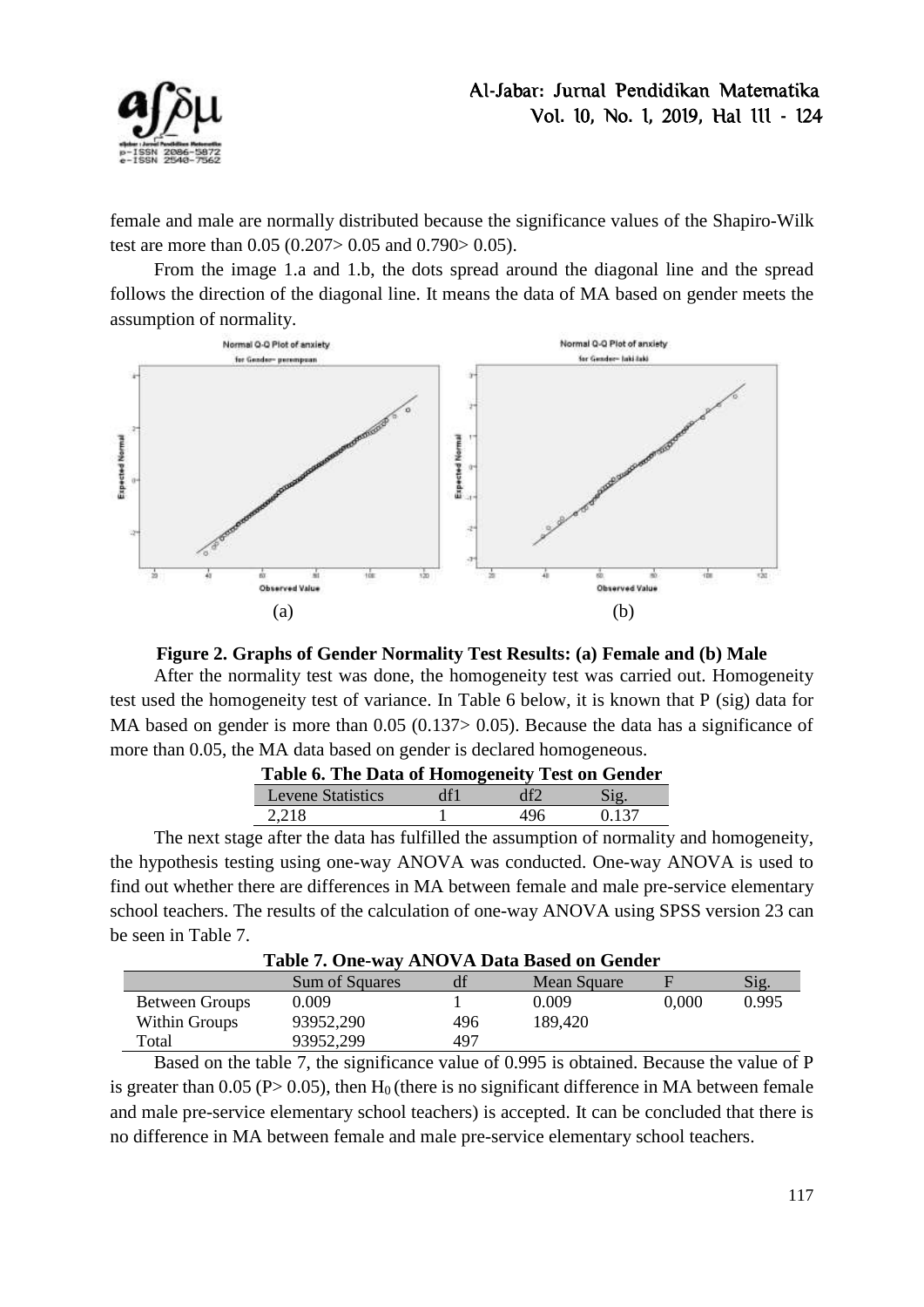

The results of this study indicate that there is no difference in MA between female and male pre-service elementary school teachers. The results of this study are similar to the research conducted by Çatlioglu et al. (2009); Dane (2005); Haynes et al. (2004); Peker & Ertekin (2011) which shows that there is no difference in MA between women and men. Unlike the results of this study, the results of other studies show that there are differences in MA between women and men, where MA in women is greater than men (Bowd & Brady, 2003; Goetz, Bieg, Lüdtke, Pekrun, & Hall, 2013; Gürbüz & Yıldırım, 2016; Hembree, 1990; Hill et al., 2016; Recber, Isiksal, & Koç, 2018). Meanwhile, Burak & Ozel (2012) in their study states that male has a higher MA than female. It seems that the MA in terms of gender is one of the variables that many researchers found different results in each place.

Furthermore, Flessati & Jamieson (1991) in their study explain that there is no evidence that female has more MA. Flessati & Jamieson (1991) reported in their study that MA is something that both sexes share. Opinions of Flessati & Jamieson (1991) might explain why there is no difference in MA for pre-service female and male teachers. In this study, both female and male pre-service teacher admitted that they experienced MA. The MA experienced by female and male pre-service elementary school teachers is possible because both of these gender experience bad mathematical experiences in the past (Bekdemir, 2010; Hembree, 1990; Stoehr, 2017; Wilson, 2018) or because learning practices on college are ineffective (Finlayson, 2014).

#### **Differences in MA Candidate Elementary School Students Based on Semester Levels**

Shapiro-Wilk test and normal graph q-plot were used to test data normality based on semester. The results of the normality test based on the semester can be seen in Table 8, Figure 2.a, 2.b, and 2.c.

|                | Shapiro-Wilk      |     |       |  |
|----------------|-------------------|-----|-------|--|
|                | <b>Statistics</b> |     |       |  |
| $2nd$ Semester | 0.996             | 172 | 0.906 |  |
| $4th$ Semester | 0.995             | 167 | 0.829 |  |
| $6th$ Semester | 0.986             | 159 | 0.115 |  |

#### **Table 8. Data Normality Test Based on Semester**

The results of the normality test based on the semester using the Shapiro-Wilk test show significance values of 0.906; 0,829; and 0.115. This shows that the MA based on semester is normally distributed because the significance values of the Shapiro-Wilk test results are more than 0.05 (0.906 > 0.05; 0.829 > 0.05, and 0.115 > 0.05).

From images 2.a, 2.b, and 2.c, the points spread around the diagonal line and the spread follows the direction of the diagonal line. It means that the MA based on semester is assumed as normal.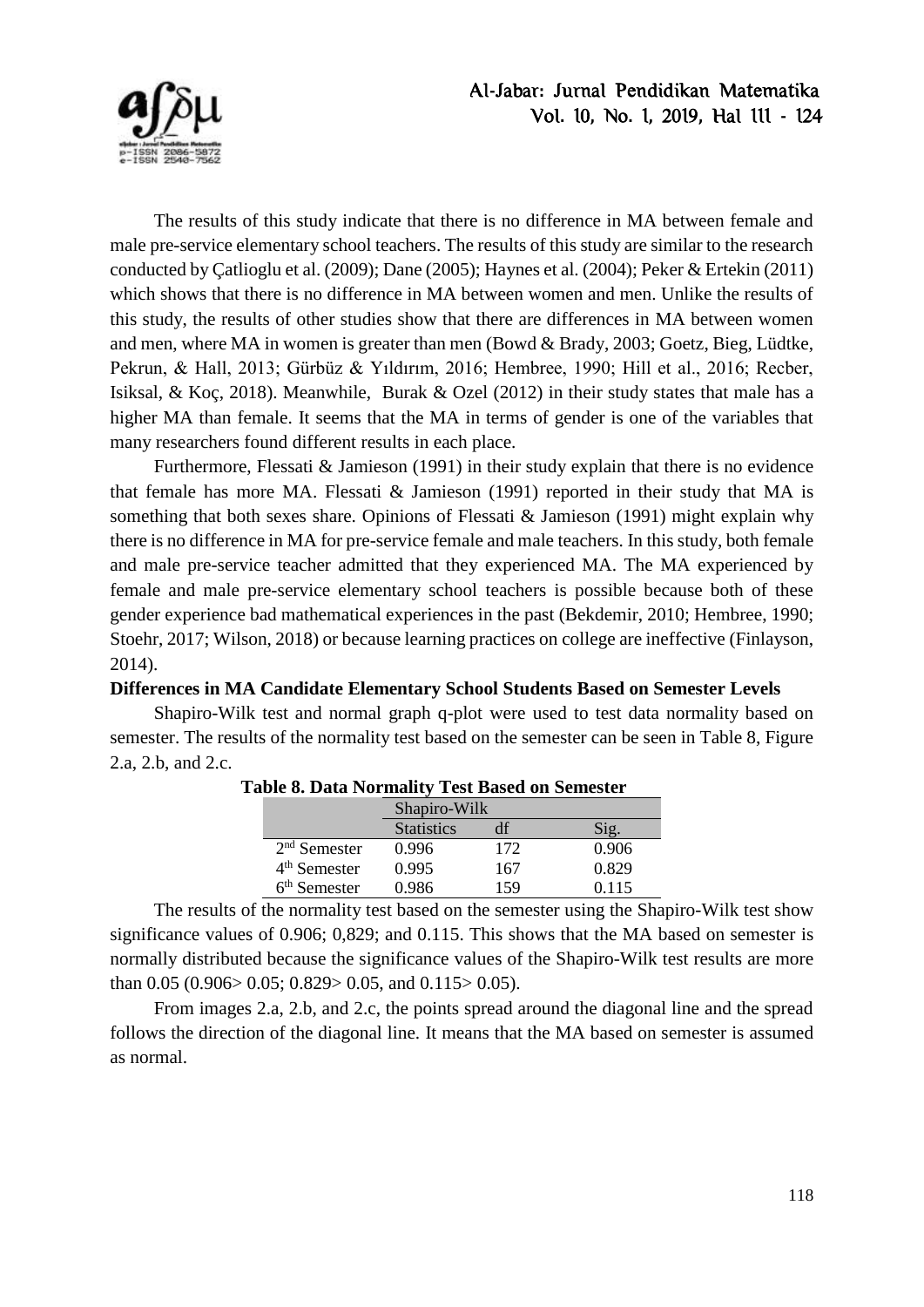



### **Figure 3. Graph of Normality Test Results Based on Semester: (a) 2 nd Semester; (b) 4 th Semester; and (c) 6 th Semester**

The homogeneity test is carried out after the normality test. In Table 9 below, it is known that P (sig) data for the MA of the pre-service elementary school teachers based on semester is more than 0.05 (0.282> 0.05). Because the data has a significance of more than 0.05, the MA data based on semester is declared homogeneous.

| <b>Table 9. Data Homogeneity Test Based on Semester</b> |
|---------------------------------------------------------|
|---------------------------------------------------------|

| Levene<br>$\sim$ |  |  |
|------------------|--|--|
|                  |  |  |

After the data meet the assumptions of normality and homogeneity, hypothesis testing can be done. To find out whether there is a difference between MA between pre-service elementary school teachers in the  $2^{nd}$ semester,  $4^{th}$  semester, and  $6^{th}$  semester, one-way ANOVA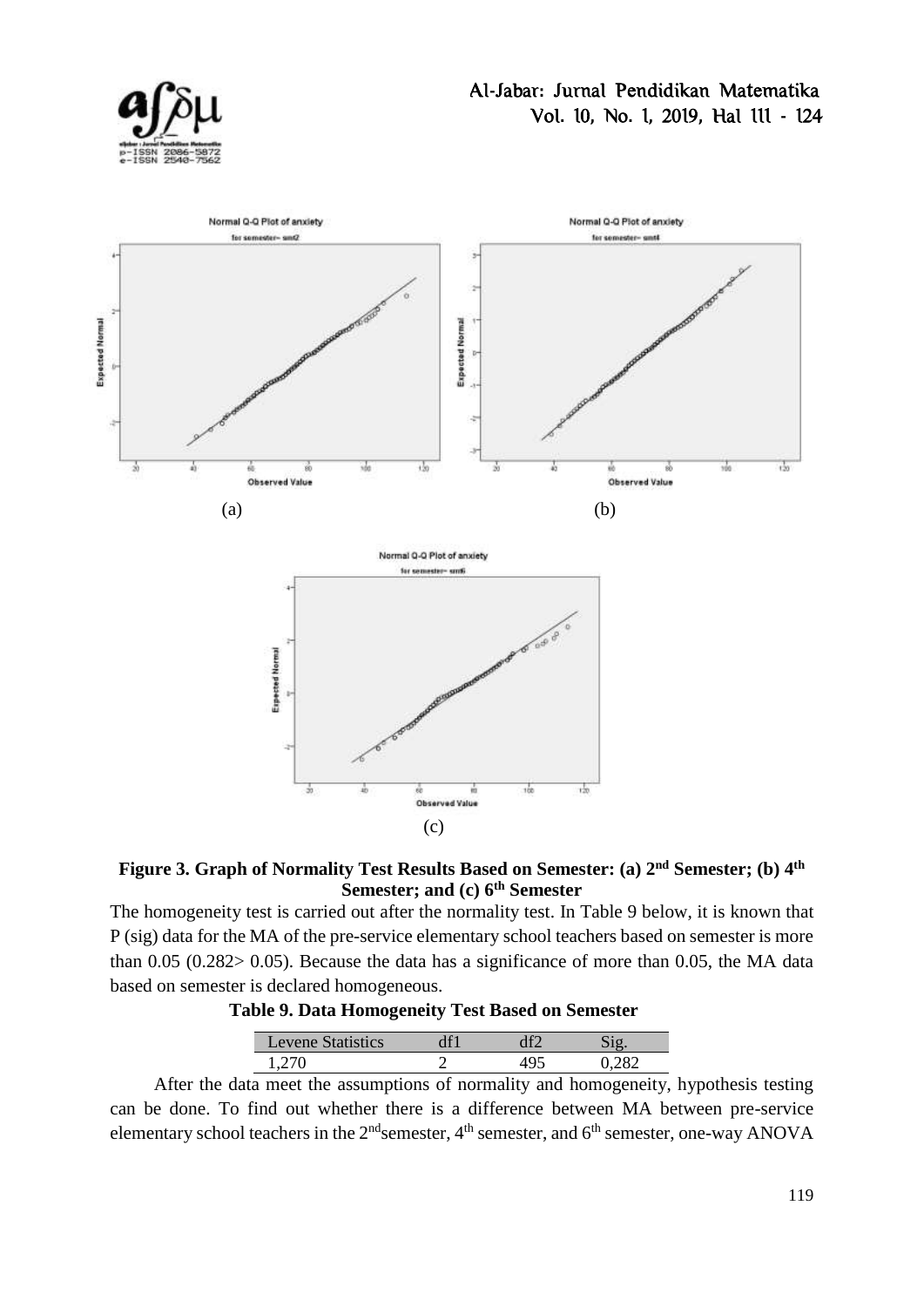

is used. The results of the calculation using one-way ANOVA assisted bt SPSS version 23 can be seen in Table 10.

| Table 10. One-way ANOVA Data Based on Semester Level |                |     |             |       |                 |  |  |
|------------------------------------------------------|----------------|-----|-------------|-------|-----------------|--|--|
|                                                      | Sum of Squares | df  | Mean Square | F     | $\mathrm{Sig.}$ |  |  |
| Between Groups                                       | 955.623        |     | 477.812     | 2,543 | 0,080           |  |  |
| Within Groups                                        | 92996,676      | 495 | 187,872     |       |                 |  |  |
| Total                                                | 93952,299      | 497 |             |       |                 |  |  |

Based on the table 10, the significance value of 0.080 (P> 0.05) is obtained. Because the value of P is greater than 0.05 (P $> 0.05$ ), then H<sub>0</sub> is accepted. It can be concluded that there is no difference in MA between pre-service elementary school teachers in the second semester, fourth semester, and sixth semester.

The results of this study reveal that there is no difference between the MA of the preservice elementary school teachers who are in the second semester, fourth semester, and sixth semester. This research is similar to the research conducted by Çakiroglu & Işiksal (2009) which shows that the attitude of the pre-service teachers toward mathematics is not significantly different based on grade level. The results of different studies are revealed by Çatlioglu et al. (2009) which states that there is no difference in MA between the pre-service elementary school teachers seen from the class level. There is no difference in MA between the pre-service elementary school teachers in the second semester, fourth semester, and the sixth semester may be because they have received the basic mathematics material since the first semester. Furthermore Çakiroglu & Işiksal (2009) say that the experience gained by the pre-service elementary school teachers do not cause differences in term of attitudes. It can be seen that even though 6<sup>th</sup>-semester students who have more mathematics experience than the second and the fourth-semester students do not show different mathematical anxiety. The students showed similar math anxiety. The more mathematics experience does not influence math anxiety.

The implication of the results of this study confirms that the MA can influence pedagogical competence of a teacher because it can have an impact on the way the teacher manages the class. This is reinforced by the opinion of Maryani, Husna, Wangid, Mustadi, & Vahechart (2018) that state that pedagogical competence possessed by a teacher has an influence on classroom management. Therefore, various efforts are needed to reduce the MA. One of them is the effort of the university to provide educational programs for pre-service elementary school teachers. First, universities that host teacher education programs must be able to provide effective mathematics learning and meaningful mathematics teaching experience for students (Rahayu, Sartono, & Miftakhuddin, 2019). Harper & Daane (1998) add that mathematics lectures at universities must emphasize collaboration, use manipulation, and have extensive fieldwork experience for the students as the pre-service teacher. Second, the university needs to examine the obstacles and challenges experienced by the pre-service teacher as well as hold consultations and discussions to deal with the obstacles experienced by each student (Finlayson, 2014; Gresham & Burleigh, 2018). After discussion, it is necessary to reflect on the pre-service elementary school teachers. This reflection can help teachers to plan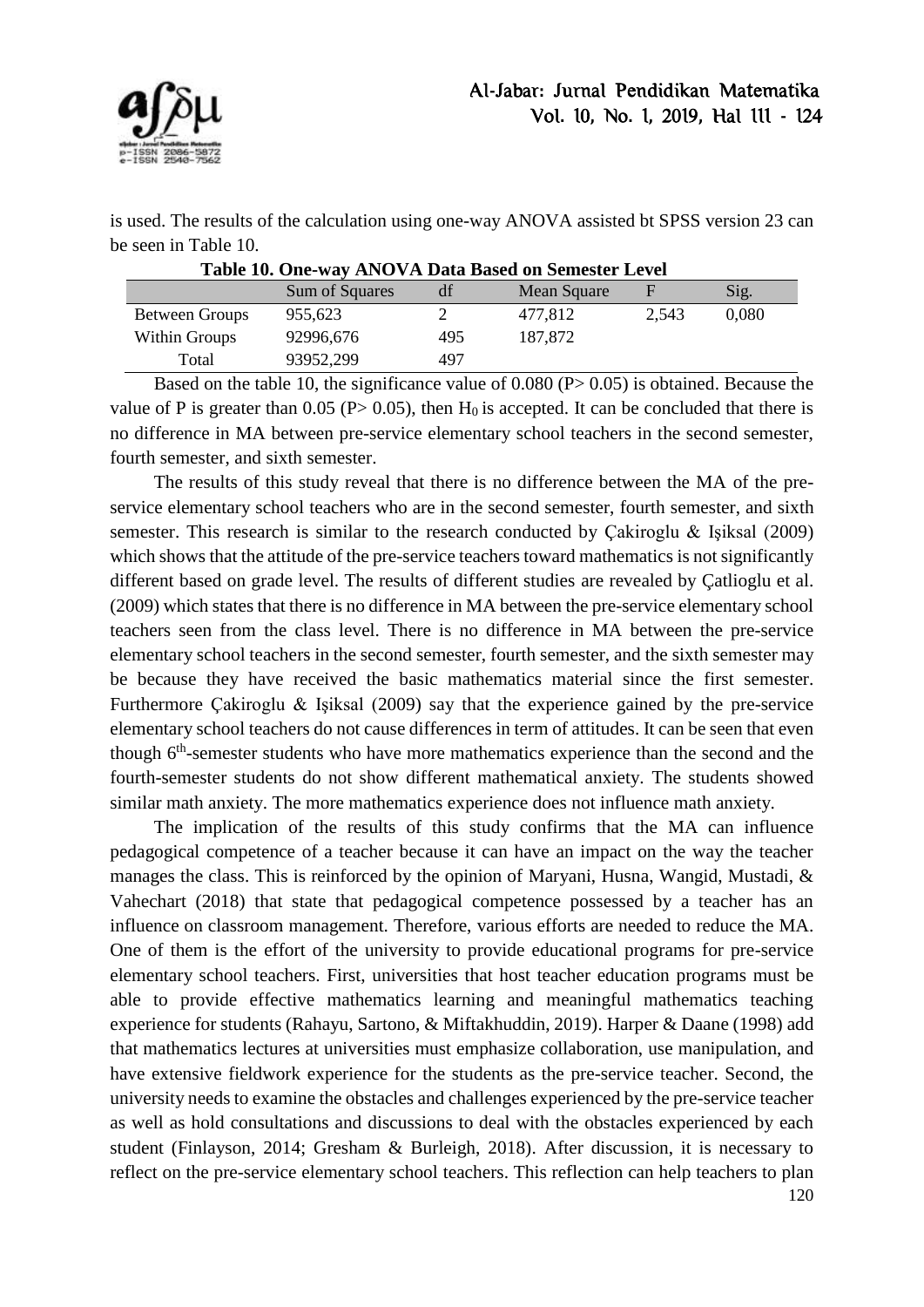

the teaching in the future (Gautreau et al., 2016). Third, the pre-service teacher must be aware that the MA they have will have an impact on their students later so that they must be able to suppress their MA and increase their self-confidence in teaching mathematics (Ramirez et al., 2018; Wilson, 2018).

## **CONCLUSION AND SUGGESTION**

The results of this study reveal that the MA of the pre-service elementary school teachers is at a high level. It does not show different results when viewed in terms of gender and semester level. Both female and male pre-service elementary school teachers as well as the second semester, fourth semester, and sixth-semester students of the pre-service elementary school teachers show not too much different in MA. Based on the conclusions mentioned above, the advice that can be given for further research is to examine the factors that cause a high level of mathematics anxiety and how to reduce it. This research is expected to be a reference for future research.

### **REFERENCES**

- Ashcraft, M. H. (2002). Math anxiety: Personal, educational, and cognitive consequences. *Current Directions in Psychological Science*, *11*(5), 181–185.
- Beilock, S. L., Gunderson, E. A., Ramirez, G., & Levine, S. C. (2010). Female teachers' math anxiety affects girls' math achievement. *Proceedings of the National Academy of Sciences*, *107*(5), 1860 LP – 1863.
- Bekdemir, M. (2010). The pre-service teachers' mathematics anxiety related to depth of negative experiences in mathematics classroom while they were students. *Educational Studies in Mathematics*, *75*, 311–328.
- Birgin, O., Baloglu, M., Çatlioglu, H., & Gürbüz, R. (2010). An investigation of mathematics anxiety among sixth through eighth grade students in Turkey. *Learning and Individual Differences*, *20*, 654–658.
- Bowd, A. D., & Brady, P. H. (2003). Gender differences in mathematics anxiety among preservice teachers and perceptions of their elementary and secondary school experience with mathematics. *The Alberta Journal of Educational Research*, *49*(1), 24–36.
- Burak, I., & Ozel, S. (2012). Mathematics anxiety among sixth and seventh grade Turkish elementary school students. *Procedia - Social and Behavioral Sciences*, *46*, 4933–4937.
- Bursal, M., & Paznokas, L. (2006). Mathematics Anxiety and Preservice Elementary Teachers' Confidence to Teach Mathematics and Science. *School Science and Mathematics*, *106*(4), 173–180.
- Bush, W. S. (1989). Mathematics anxiety in upper elementary school teachers. *School Science and Mathematics*, *89*(6), 499–509.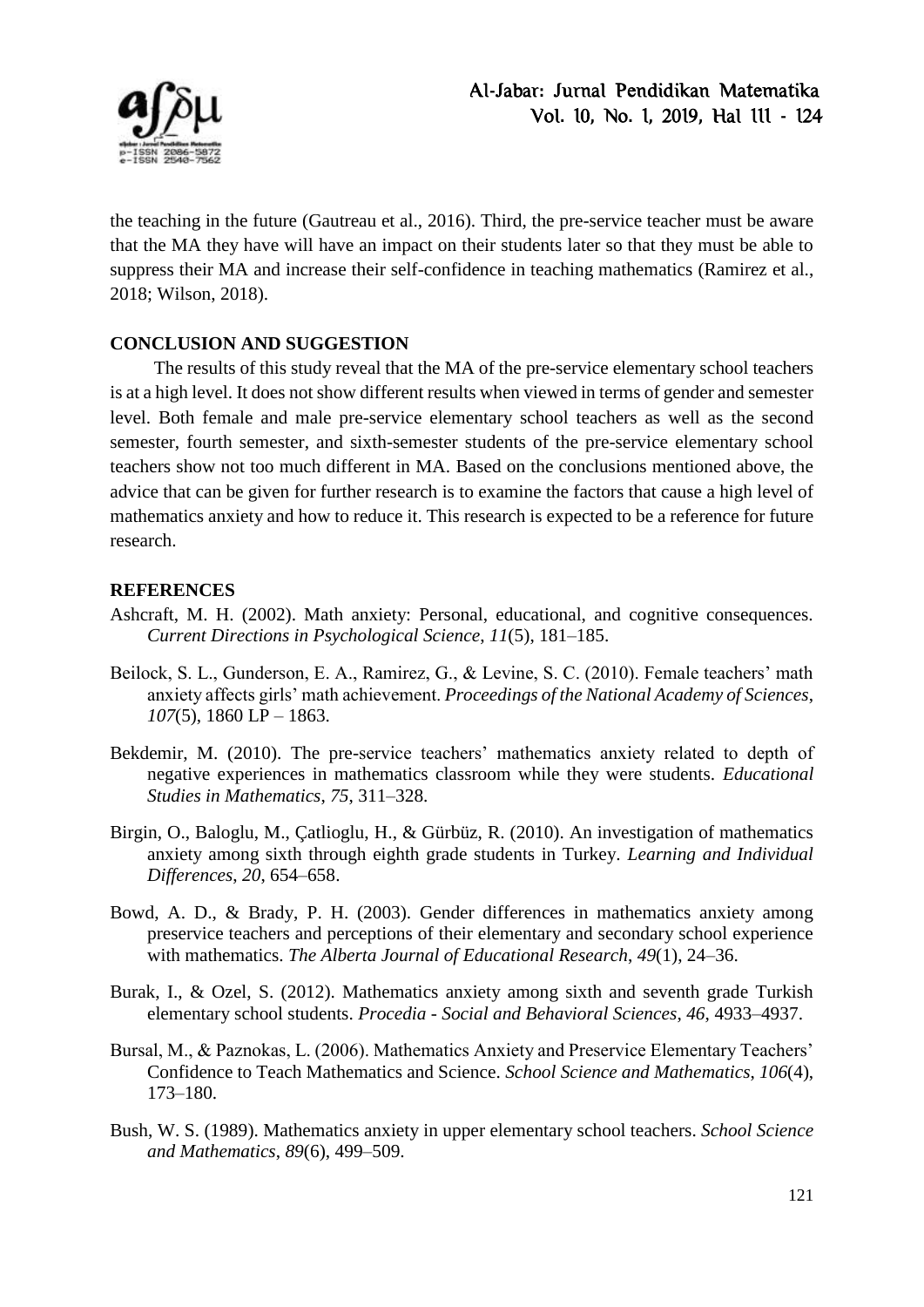

- Çakiroglu, E., & Işiksal, M. (2009). Preservice elementary teachers' attitudes and self-efficacy beliefs toward mathematics. *Egitim ve Bilim*, *34*(151), 132–139.
- Çatlioglu, H., Birgin, O., Serkan, C., & Gürbüz, R. (2009). The level of mathematics anxiety among pre-service elementary school teachers. In *Procedia Social and Behavioral Sciences* (Vol. 1, pp. 1578–1581).
- Cornell, C. (1999). I Hate Math! I Couldn't Learn it, and I Can't Teach it! *Childhood Education*, *75*(4), 255–230.
- Dane, A. (2005). Differences in mathematics anxiety by sex, program, and education of university mathematics students in Turkey. *Psychological Reports*, *96*(2), 422–424.
- Finlayson, M. (2014). Addressing math anxiety in the classroom. *Improving Schools*, *17*(1), 99–115.
- Flessati, S. L., & Jamieson, J. (1991). Gender differences in mathematics anxiety: An artifact of response bias? *Anxiety Research*, *3*(4), 303–312.
- Galla, B. M., & Wood, J. J. (2012). Emotional self-efficacy moderates anxiety-related impairments in math performance in elementary school-age youth. *Personality and Individual Differences*, *52*, 118–122.
- Gautreau, C., Brye, M. V., & Lunceford, C. (2016). Mathematics-related anxiety and attitudes: Examining the impact among Latina preservice teachers. *Journal of Latinos and Education*, *15*(1), 26–38.
- Geist, E. (2010). The anti-anxiety curriculum: Combating math anxiety in the classroom. *Journal of Instructional Psychology*, *37*(1), 24–31.
- Goetz, T., Bieg, M., Lüdtke, O., Pekrun, R., & Hall, N. C. (2013). Do girls really experience more anxiety in mathematics? *Psychological Science*, *24*(10), 2079–2087.
- Gresham, G. (2009). An examination of mathematics teacher efficacy and mathematics anxiety in elementary pre-service teachers. *The Journal of Classroom Interaction*, *44*(2), 22–38.
- Gresham, G., & Burleigh, C. (2018). Exploring early childhood preservice teachers' mathematics anxiety and mathematics efficacy beliefs. *Teaching Education*, *30*(2), 1–25.
- Gürbüz, R., & Yıldırım, K. (2016). An investigation of mathematics anxiety of primary school teachers. *Turkish Journal of Computer and Mathematics Education*, *7*(3), 536–552.
- Harper, N. W., & Daane, C. J. (1998). Causes and reduction of math anxiety in preservice elementary teachers. *Action in Teacher Education*, *19*(4), 29–38.
- Haynes, A. F., Mullins, A. G., & Stein, B. S. (2004). Differential models for math anxiety in male and female college students. *Sociological Spectrum: Mid-South Sociological Association*, *24*(3), 295–318.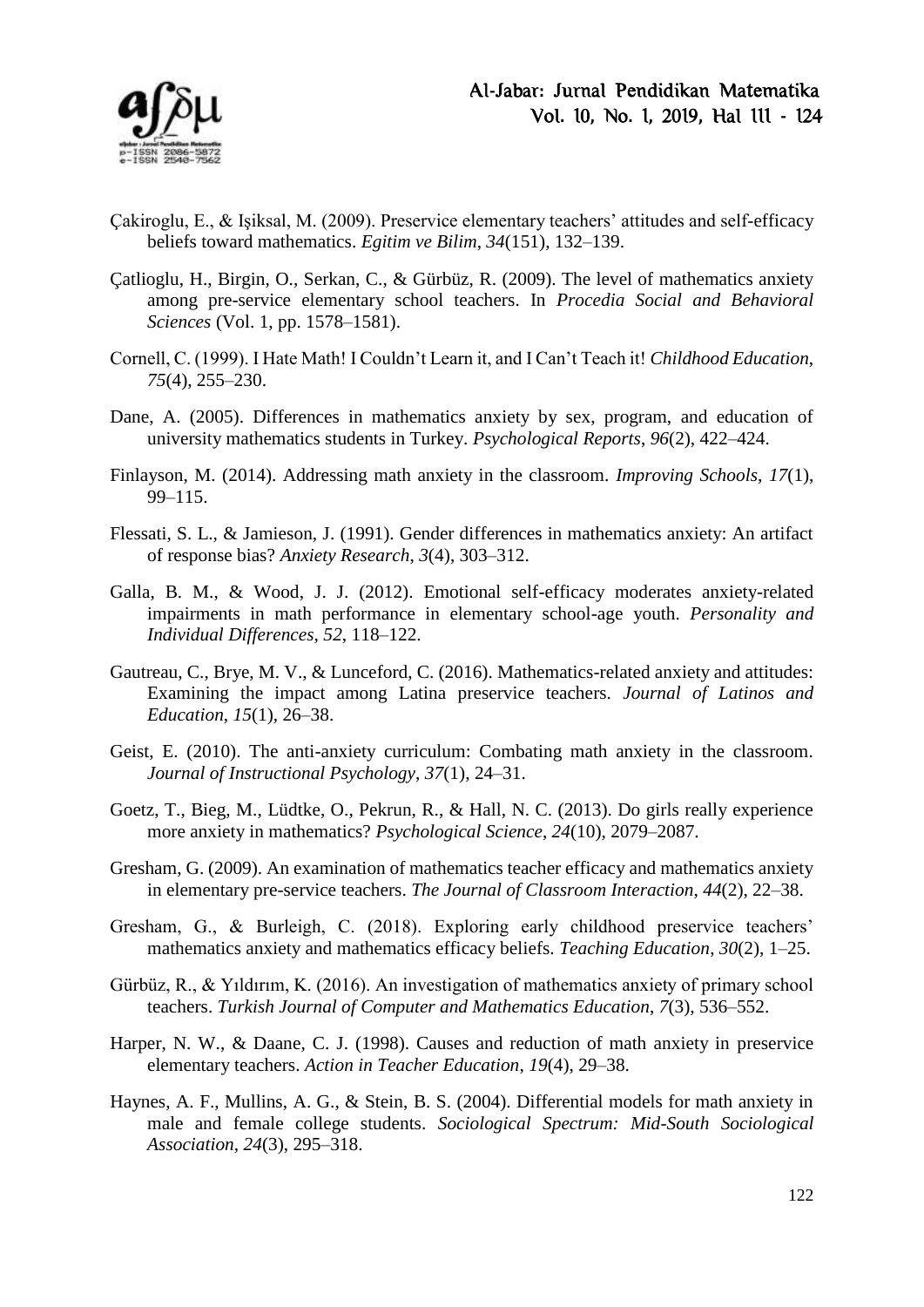

- Hembree, R. (1990). The nature, effects, and relief of anxiety mathematics. *Journal for Research in Mathematics Education*, *21*(1), 33–46.
- Hill, F., Mammarella, I. C., Devine, A., Caviola, S., Passolunghi, M. C., & Szucs, D. (2016). Maths anxiety in primary and secondary school students: Gender differences, developmental changes and anxiety specificity. *Learning and Individual Differences Journal*, *48*, 45–53.
- Hurst, C., & Cooke, A. (2014). Seeking a balance: Helping pre-service teachers develop positive attitudes towards mathematics as they develop competency. *Open Journal of Social Sciences*, *2*, 210–216.
- Isiksal, M., Curran, J. M., Koc, Y., & Askun, C. S. (2009). Mathematics anxiety and mathematical self-concept: considerations in preparing elementary-school teachers. *Social Behavior and Personality*, *37*(5), 631–644.
- Lague, A., Eakin, G., & Dykeman, C. (2019). The impact of mindfulness-based cognitive therapy on math anxiety in adolescents. *Preventing School Failure: Alternative Education for Children and Youth*.
- Levine, G. (1998). Changing anticipated mathematics teaching style and reducing anxiety for teaching mathematics among pre-service elementary school teachers. *Educational Research Quarterly*, *21*(4), 37–46.
- Maryani, I., Husna, N. N., Wangid, M. N., Mustadi, A., & Vahechart, R. (2018). Learning difficulties of the 5th grade elementary school students in learning human and animal body organs. *Jurnal Pendidikan IPA Indonesia*, *7*(1), 96–105.
- Nunez-Pena, M. I., Suarez-Pellicioni, M., & Bono, R. (2013). Effects of math anxiety on student success in higher education. *International Journal of Educational Research*, *58*, 36–43.
- OECD. (2017). *PISA 2015 Assessment and Analytical Framework: Science, Reading, Mathematic, Financial Literacy and Collaborative Problem Solving*. Paris: OECD Publishing.
- Peker, M., & Ertekin, E. (2011). The relationship between mathematics teaching anxiety and mathematics anxiety. *New Educational Review*, *23*(1), 213–226.
- Rahayu, L. P., Sartono, E. K. E., & Miftakhuddin. (2019). Self-efficacy of primary school teachers in mathematics teaching: A comparative research on teacher training program products. *Mimbar Sekolah Dasar*, *6*(1), 68–78.
- Ramirez, G., Chang, H., Maloney, E. A., Levine, S. C., & Beilock, S. L. (2016). On the relationship between math anxiety and math achievement in early elementary school: The role of problem solving . *Journal of Experimental Child Psychology*, *141*, 83–100.
- Ramirez, G., Gunderson, E. A., Levine, S. C., & Beilock, S. L. (2013). Math anxiety, working memory, and math achievement in early elementary school. *Journal of Cognition and*